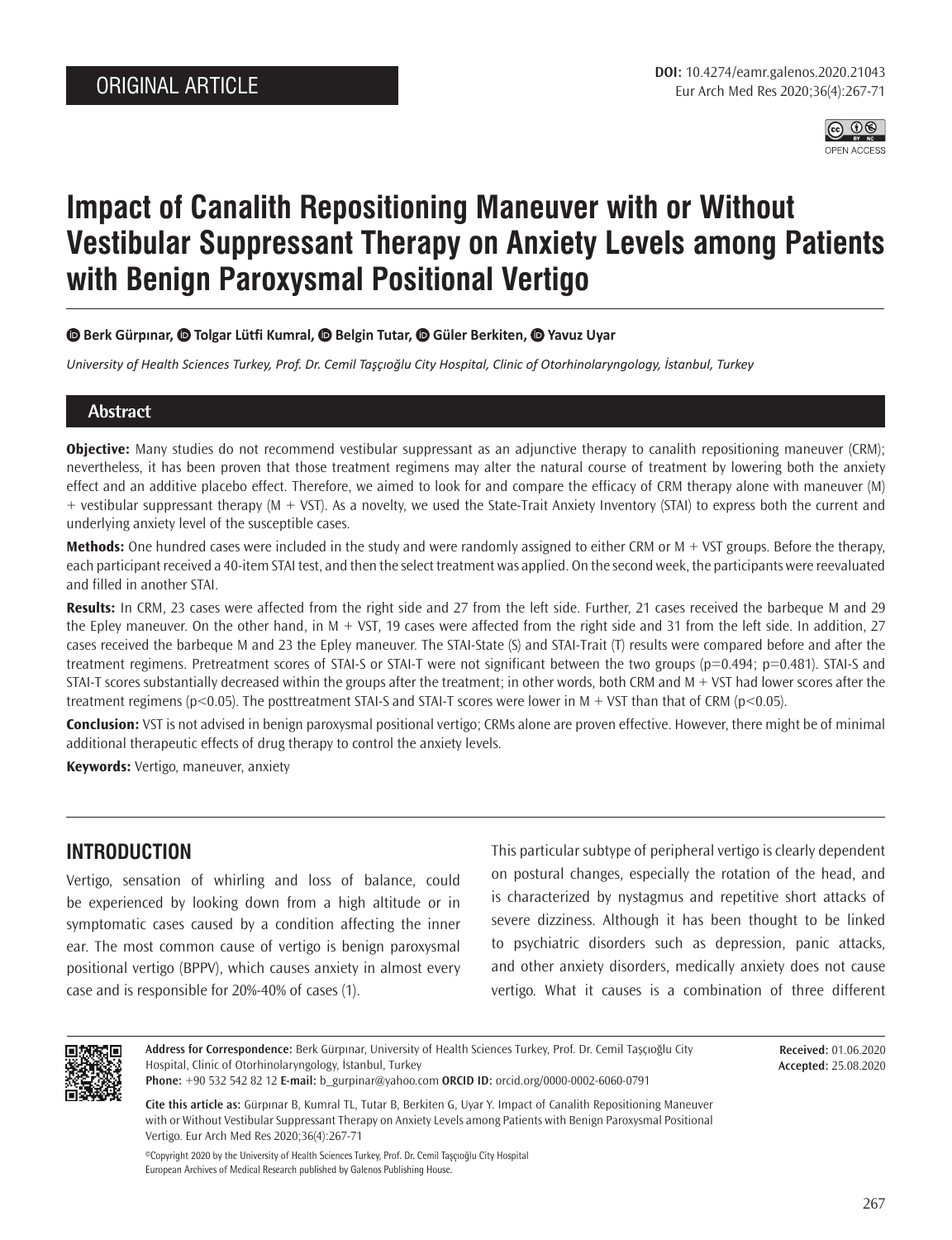experiences mimicking vertigo as a symptom: dizziness, light headedness, and nausea. On the other hand, vertigo triggers anxiety. Information obtained from the inner ear is processed in the amygdala, infralimbic cortex, and hypothalamus which are also a part of the network system for emotional encoding, particularly the parabrachial nucleus (2).

The State-Trait Anxiety Inventory (STAI) is a psychometric scale consisting of 40 statements. STAI has State (S)-Anxiety and Trait (T)- Anxiety subscales that evaluate different periods/types of anxiety: STAI-S measures state anxiety and deals with how the respondents feel "right now", using items that measure subjective feelings of apprehension, tension, nervousness, worry, and activation/arousal of the autonomic nervous system, while STAI-T measures the trait anxiety or anxiety level as a part of personal characteristics, including general states of calmness, confidence, and security. The increase in the scores is associated with higher levels of anxiety. The specific attention of all other anxiety questionnaires, other than STAI, is focused on one type of anxiety at the time. However, STAI measures both the current and the trait anxiety (3).

A literature review revealed a study using STAI to measure the anxiety levels of the cases; nevertheless to the best of our knowledge, we found none to compare the anxiety levels after either a canalith repositioning maneuver (CRM) alone or maneuver  $(M)$  + vestibular suppressant therapy (VST) (4). It was therefore our intention to carry out a thorough analysis in order to find this specific basis, to contribute to the literature, and thus to assess the efficacy of treatment on anxiety levels more in detail by assessing the STAI subscales.

## **METHODS**

Between February and April 2020, 100 cases (39 male, 61 female) were included in the study, the approval from the local Ethics Committee of Okmeydanı Research and Education Hospital was taken (04.02.2020/48670771-514.10), and informed consent was obtained from all participants.

All cases underwent a detailed otolaryngologic examination. However, in suspected cases, internal medicine and/or neurological consultations were performed to exclude central or metabolic causes of dizziness. Magnetic resonance imaging scans of the brain and internal acoustic canals and Doppler ultrasounds of the neck were also completed if needed.

Each participant underwent pure tone audiometry (PTA) to detect any disorder through the frequencies between 250 and 8000 Hz (Interacoustics AC40, Denmark) and completed STAI-S and STAI-T after PTA.

Finally, videonystagmography and video head impulse tests were performed using ICS Impulse video goggles system (GN Otometrics, Schaumburg, IL, USA). The participants were seated in a well-lit room at a distance of 1 m from a target point on the wall approximately 90 cm above the floor. A pair of glasses with a high-frequency (250 Hz) video camera was positioned to record real-time eye movements. There was also a motion sensor to measure head movements. Before each test, calibration was performed to ensure correct measurement. All tests were carried out by a single professional nurse. Moreover, the head impulses were delivered unpredictably. This was required in regard to both direction and timing. The head impulses were applied with a small amplitude ( $5^{\circ}$ -20 $^{\circ}$ ) and high acceleration (1,000 $^{\circ}$ /s<sup>2</sup>-4,000°/s2). To conduct a horizontal semicircular canal testing, the hands of the attendant were placed on the jaw and on top of the head. The participant's head was turned 30° forward in the pitch plane to position the horizontal semicircular canals completely horizontal. Ten to twenty head impulses were delivered to each side. To perform a vertical semicircular canal testing, the hands of the attendant were placed on top of the participant's head, and the fingers were directed toward the anterior semicircular canal to be tested. The chair was rotated 45° to either side and before vertical semicircular canal testing. In order to test the right anterior (RA) and left posterior (LP) semicircular canal, the chair was turned 45° to the left, and the participant was asked to look at the fixation dot. For RA, the participant's head was rotated forward in the pitch plane perpendicular to the wall; and for LP, the participant's head was rotated backward in the pitch plane perpendicular to the wall. For the left anterior canal, the participant's head was rotated forward in the pitch plane perpendicular to the wall, whereas for the right posterior canal, the participant's head was rotated backward in the pitch plane perpendicular to the wall. Vestibulo-ocular reflex saccades of the patient were recorded and transferred to a computer. Corrective saccades were defined as transient (fast) eye movements. Those that occur after the head rotation were referred to as overt saccades, whereas those that occur during the head rotation were referred to as covert saccades.

Before proceeding to the vestibular test, all cases were strictly asked not to continue their vestibular suppressant drug therapy for at least 5 days prior to the test. Exclusion criteria included pediatric age group, vision loss, limited neck movement that loses concentration in the test, ongoing vestibular rehabilitation patients, neurological diseases affecting the central nervous system, psychiatric disorders, and being under vestibular suppressant medications.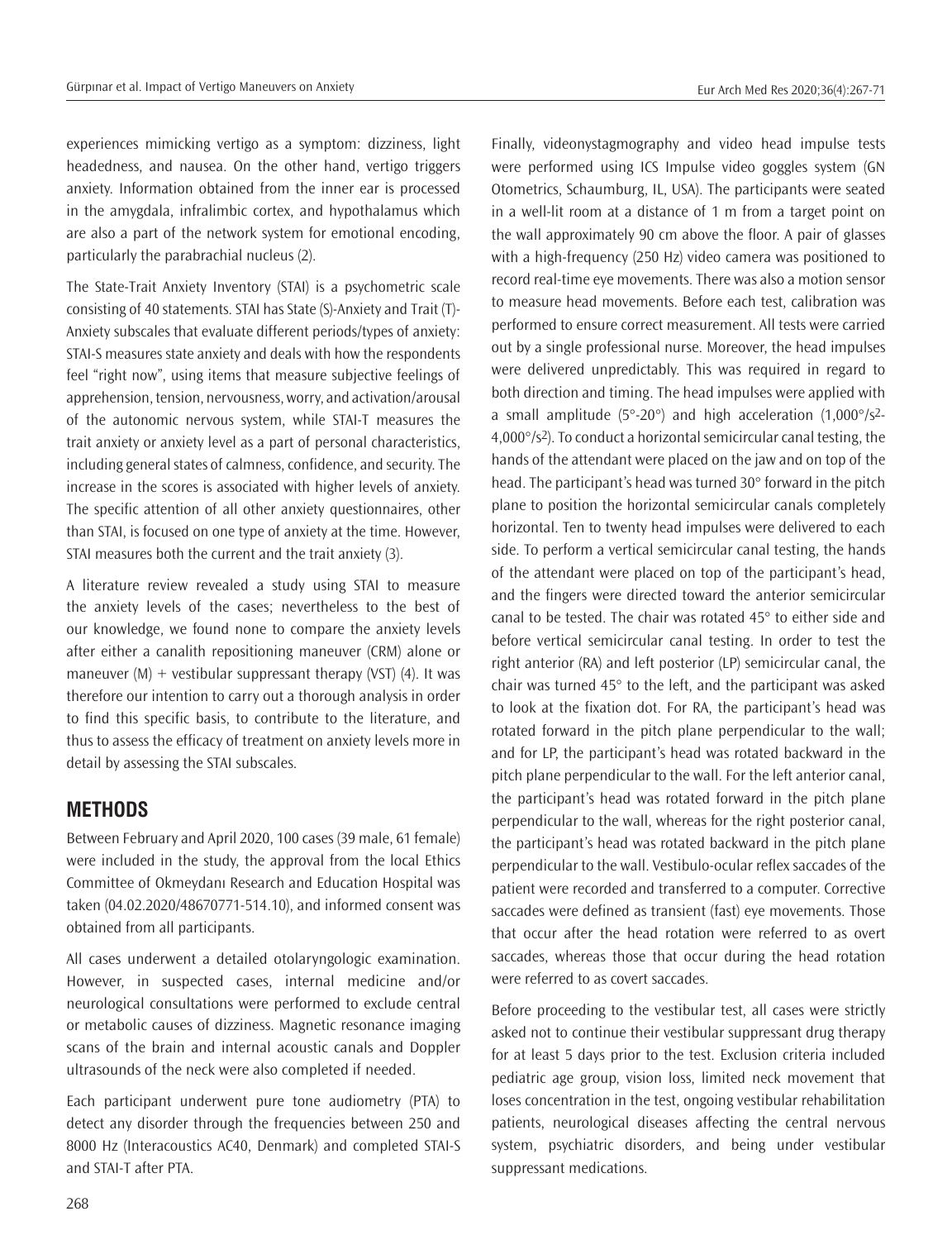Eur Arch Med Res 2020;36(4):267-71 **Eur Arch Med Res 2020;36(4):267-71** Eur Arch Med Res 2020;36(4):267-71

Cases were then randomly divided into two groups using a computer-based randomization program (5): CRM and M + VST, both designed as the study group. All cases received the appropriate maneuver in the CRM, whereas in  $M + VST$ , maneuver and medication (betahistine dihydrochloride 24 mg  $BID + dimenhydrinate 50 mg BID)$  were both applied for at least 1 month. The control examinations of all cases were done 2 weeks after, and a second STAI-S and STAI-T tests were completed for each case.

#### **Statistical Analysis**

Statistical analysis was performed using IBM SPSS Statistics 22 (IBM SPSS, Turkey) where the continuous data was displayed as the mean  $\pm$  standard deviation. The normality of the data distribution was assessed using the Shapiro-Wilk test. Student's t-test was used for between-group comparisons of normally distributed parameters, while the paired sample t-test was applied for in-group comparisons. Moreover, descriptive statistics included mean  $\pm$  standard deviations. Statistical significance was considered to be a p value of lesser than 0.05.

## **RESULTS**

We evaluated the anxiety scores of 100 cases, equally distributed into two groups: 50 for CRM and 50 for  $M + VST$ . The mean age of CRM was  $50.84 \pm 12.49$  and the mean age of M + VST was 36.92±10.24. Furthermore, the age comparison between the groups was not significant (p>0.05). In the CRM group, 16  $(41.0%)$  were male and 23 (59.0%) were female, whereas in M + VST group, 34 (55.7%) were male and 27 (44.3%) were female. Likewise, gender between the groups was also not significant (p>0.05) (Table 1).

In CRM, 23 cases were affected from the right side and 27 from the left side (27 posterior, 21 lateral, and 2 superior semicircular canal pathologies). Twenty-one cases received the barbeque maneuver and 29 received the Epley maneuver. On the other hand, in  $M + VST$ , 19 cases were affected from the right side and 31 from the left side (26 posterior, 23 lateral, and 1 superior semicircular canal pathology). Twenty-six cases

| <b>Table 1. Demographics</b>                                                                                                                                                                                                                                  |             |                  |       |  |  |  |
|---------------------------------------------------------------------------------------------------------------------------------------------------------------------------------------------------------------------------------------------------------------|-------------|------------------|-------|--|--|--|
|                                                                                                                                                                                                                                                               | $CRM(n=50)$ | $M + VST (n=50)$ | p     |  |  |  |
| Age (Mean $\pm$ SD)                                                                                                                                                                                                                                           | 40.84±12.49 | 36.92±10.24      | 0.122 |  |  |  |
| Gender (n, %)                                                                                                                                                                                                                                                 |             |                  |       |  |  |  |
| Male                                                                                                                                                                                                                                                          | 16 (41.0%)  | 34 (55.7%)       |       |  |  |  |
| Female                                                                                                                                                                                                                                                        | 23 (59.0%)  | 27 (44.3%)       | 0.219 |  |  |  |
| Student's t-test for age, continuity (vates) correction for gender is applied, $p<0.01$ ,<br>CRM: Canalith repositioning maneuver-only group, $M + VST$ : Vestibular suppressant<br>therapy $+$ canalith repositioning maneuver group, SD: Standard deviation |             |                  |       |  |  |  |

received the barbeque maneuver and 24 received the Epley maneuver.

The STAI-S and STAI-T results were compared before and after the treatment regimens. Pretreatment scores of STAI-T were not significant between the two groups (p=0.692). STAI-S levels in both groups significantly decreased after adequate therapy (p=0.001; p=0.001). STAI-S and STAI-T scores substantially decreased within the groups after the treatment, i.e., both CRM and  $M + VST$  had lower scores after the treatment regimens (p=0.001). The posttreatment STAI-S and STAI-T scores were lower in  $M + VST$  than that of CRM and were statistically significant (p=0.001) (Table 2).

# **DISCUSSION**

Anxiety and fear have long been recognized by the clinicians to be associated with vestibular symptoms, namely, loss of balance, dizziness, or nausea, are perceived as frightening, catastrophic, or deadly. Therefore, it is usually imperative to investigate the interface between anxiety and vestibular disturbance (2).

Majority of the vestibular disorders are BPPV, and the mainstay of therapy in BPPV is the canal repositioning maneuver. A single maneuver is effective as high as 70%-90%, and patients are often free from symptoms after a single maneuver. Some additional measures, such as sedation, head vibration during treatment, keeping the head in an upright position for 48 hours to prevent the particles from entering the canal, avoiding lying down with the affected ear for 1 week, wearing a neck collar, and avoiding a positional test examination for about a week after treatment, have been proposed to improve the effectiveness of the treatment (6,7).

| <b>STAI-S</b>                                                                              |                      |                        |                       |                |  |  |
|--------------------------------------------------------------------------------------------|----------------------|------------------------|-----------------------|----------------|--|--|
|                                                                                            |                      | <b>CRM</b><br>$(n=50)$ | $M + VST$<br>$(n=50)$ | 1 <sub>p</sub> |  |  |
| <b>STAI-S</b>                                                                              | Pretreatment         | $64.02 \pm 6.89$       | 66.88±5.44            | $0.023*$       |  |  |
|                                                                                            | Posttreatment        | $32.24 + 4.15$         | $23.88 + 2.51$        | $0.001*$       |  |  |
|                                                                                            | Difference (%)       | 31.78±7.60             | $43.01 \pm 6.11$      | $0.001*$       |  |  |
|                                                                                            | 2p                   | 0.001                  | 0.001                 |                |  |  |
| <b>STAI-T</b>                                                                              | Pretreatment         | 67.98 + 7.88           | $68.54 + 6.07$        | 0.692          |  |  |
|                                                                                            | <b>Posttreatment</b> | $34.18 + 4.10$         | $24.36 + 2.68$        | $0.001*$       |  |  |
|                                                                                            | Difference (%)       | 33.80±8.31             | 44.18±6.81            | $0.001*$       |  |  |
|                                                                                            | 2p                   | 0.001                  | 0.001                 |                |  |  |
| $10$ tudent's t test $2p$ ired sample t test $\pi$ $\geq 0.05$ CDM: Canalith repositioning |                      |                        |                       |                |  |  |

1Student's t-test, 2Paired sample t-test, \*p<0.05, CRM: Canalith repositioning maneuver-only group,  $M + VST$ : Vestibular suppressant therapy + canalith repositioning maneuver group, STAI-S: State-Trait Anxiety Inventory-State, STAI-T: State-Trait Anxiety Inventory-Trait

**Table 2. Intergroup and intragroup comparisons for STAI-T and**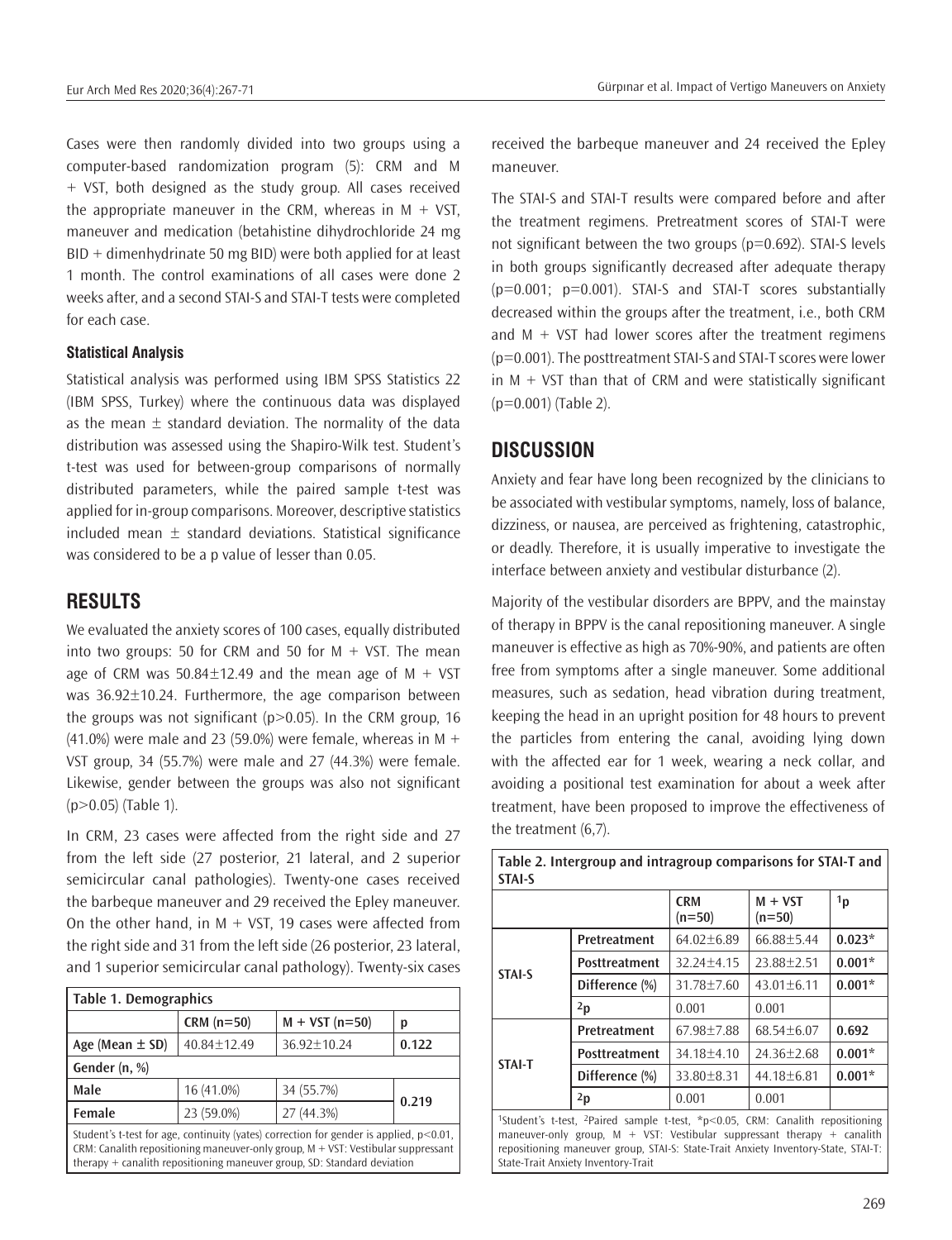A recent study included 64 cases diagnosed with BPPV. These cases were then grouped into three. In the first group, only CRM was performed, while in the second group, CRM with betahistine 24 mg twice daily was administered for 10 days. In the third group, CRM with dimenhydrinate 50 mg once daily was given for 5 days. Cases were reexamined on the 10th day, showing no superiority of one group over another, suggesting that drugs were no beneficial in the BPPV (8). However, we have not achieved results in accordance with the abovementioned article. The anxiety levels of  $M + VST$  was significantly lower than that of the CRM group. Nevertheless, in the clinical practice guideline for BPPV, VST was not routinely recommended for its side effects, such as drowsiness that impedes social life, but it was found helpful in treating symptoms such as nausea or vomiting in severely symptomatic cases. The guideline also advices not to use them in severely symptomatic cases that refuse therapy or become severely symptomatic after a positioning maneuver (9).

Various studies have reported concurrent psychiatric symptoms in some BPPV cases (10,11). The percentage of concurrence is thought to be greater among patients with psychiatric disorders. Moreover, cases that have comorbid psychiatric symptoms may have dizziness even in the absence of objective tests. Those cases refrain themselves from social interactions, and their anxiety level is thought to be more than the healthy population (12). This was the limitation of our study, where psychiatric disorders are excluded.

Published data revealed that vertigo patients had anxiety at a rate between 30% and 73.5%. These reports have used several different methods to identify the level of anxiety such as Hospital Anxiety and Depression scale, STAI, or Beck Anxiety Inventory. Regardless of the different scales that measure anxiety, the anxiety levels were proven higher than that of anxiety disorders in the overall population (13-16). In our study, all of our cases had severe anxiety prior to treatment, but the level of anxiety decreased too much extent 2 weeks after the ongoing treatment.

Recently, owing to the effects of placebo on improved self-control, comprehensive studies have shown the effects of placebo on neuralgia, psychiatric disorders, and neurological diseases such as Parkinson's disease (17,18). These studies showed that the beliefs altered the neural processes and changed the perception and emotion. Although our study was not based on a placebo effect, considering the aforementioned reports and guidelines on the excessive use of drugs in BPPV, our results, on the contrary, have proven that drug therapy administered concurrently with the CRM has helped to relieve anxiety to a much lower extent.

## **CONCLUSION**

VST is not recommended in BPPV; however, CRMs alone are proven effective. Nevertheless, in symptomatic cases, a shortterm use of suppressant therapy has been proven effective in controlling anxiety levels.

#### **Ethics**

**Ethics Committee Approval:** Ethics Committee of Okmeydanı Research and Education Hospital was taken (04.02.2020/48670771-514.10).

**Informed Consent:** Informed consent was obtained from all participants.

**Peer-review:** Externally and internally peer-reviewed.

#### **Authorship Contributions**

Surgical and Medical Practices: G.B., Concept: B.G., G.B., Design: B.G., B.T., Data Collection or Processing: T.L.K., Analysis or Interpretation: T.L.K., Y.U., Literature Search: B.T., Writing: B.G., G.B., Y.U.

**Conflict of Interest:** No conflict of interest was declared by the authors.

**Financial Disclosure:** The authors declared that this study received no financial support.

## **REFERENCES**

- 1. Tang H, Li W. Advances in the diagnosis and treatment of benign paroxysmal positional vertigo. Exp Ther Med 2017;14:2424-30.
- 2. Hagr A. Comorbid psychiatric conditions of benign paroxysmal positional vertigo. Int J Health Sci (Qassim) 2009;3:23-8.
- 3. Spielberger CD, Sydeman SJ. State-Trait Anxiety Inventory and State-Trait Anger Expression Inventory. In: The and outcome assessment. Mark Edward, editors. Hillsdale, NJ: Lawrence Erlbaum Associates; 1994 p. 292-321.
- 4. Ferrari S, Monzani D, Baraldi S, Simoni E, Prati G, Forghieri M, et al. Vertigo "in the pink": The impact of female gender on psychiatricpsychosomatic comorbidity in benign paroxysmal positional vertigo patients. Psychosomatics 2014;55:280-8.
- 5. Urbaniak GC, Plous S. Research Randomizer (Version 4.0) [Computer software]. Last accessed date: 22.06.2013. Available from: http://www. randomizer.org/
- 6. Epley JM. The canalith repositioning procedure for treatment of benign paroxysmal positional vertigo. Otolaryngol Head Neck Surg 1992;107:399-404.
- 7. Semont A, Freyss G, Vitte E. Curing the BPPV with a liberatory maneuver. Adv Oto-Rhino-Laryng 1988;42:290-3.
- 8. İnan HC, Kıraç M. An Evaluation of the Effects of betahistine and dimenhydrinate on posterior canal benign paroxysmal positional vertigo. Turk Arch Otorhinolaryngol 2019;57:191-6.